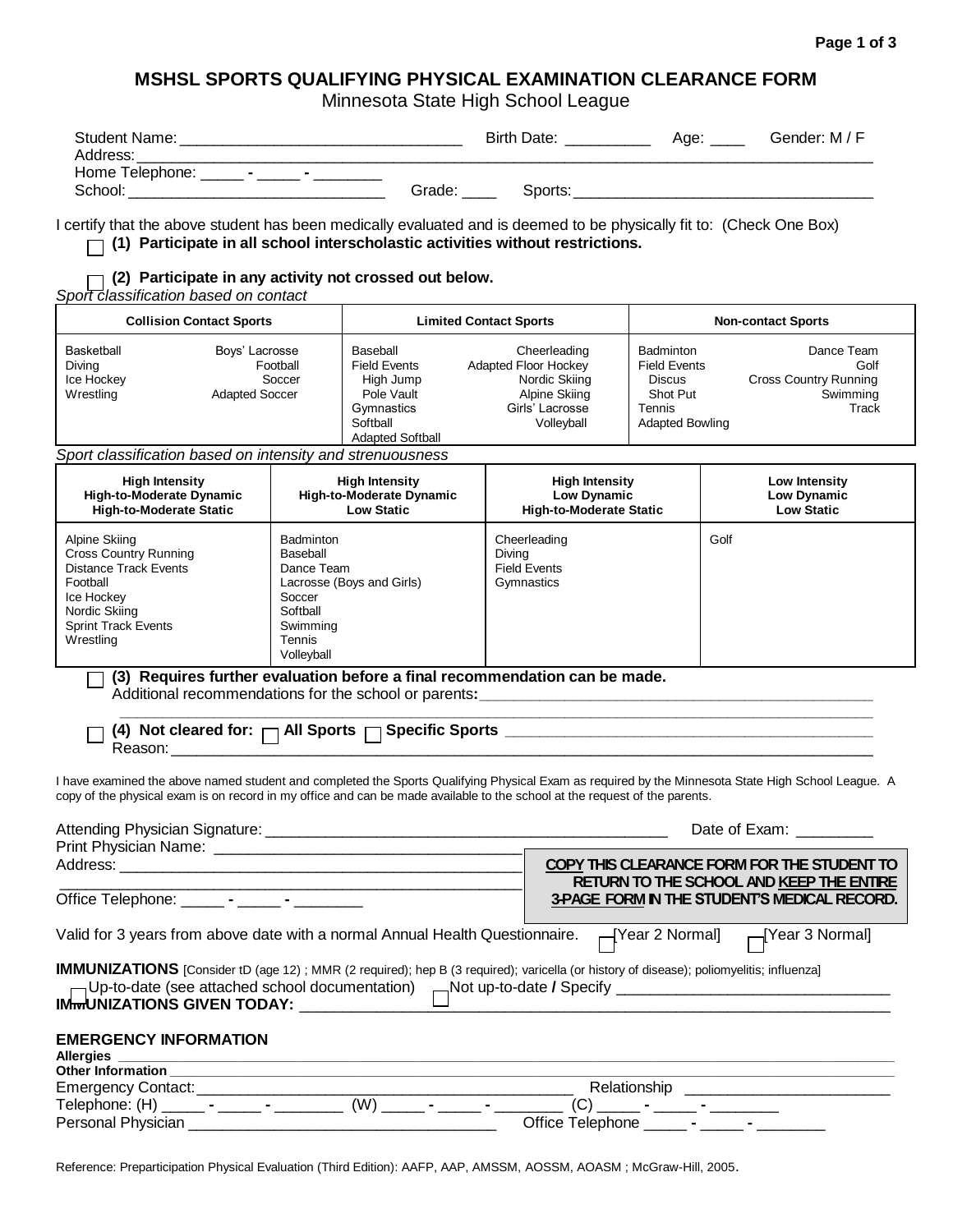**Page 2 of 3**

## **MSHSL SPORTS QUALIFYING PHYSICAL HISTORY FORM**

**DATE OF EXAM \_\_\_\_\_\_\_\_\_\_\_\_\_\_**

|                                                                                                                                                                 | Birth Date: <u>________________</u>                                           | Age: Gender: M / F |  |
|-----------------------------------------------------------------------------------------------------------------------------------------------------------------|-------------------------------------------------------------------------------|--------------------|--|
| Address:                                                                                                                                                        |                                                                               |                    |  |
| Home Telephone: _______ - ______ - _________                                                                                                                    |                                                                               |                    |  |
| Grade: ____                                                                                                                                                     |                                                                               |                    |  |
|                                                                                                                                                                 |                                                                               |                    |  |
| <b>History</b>                                                                                                                                                  |                                                                               |                    |  |
| Circle Y for Yes or N for No                                                                                                                                    | Circle Question Number (1. etc) of questions for which the answer is unknown. |                    |  |
|                                                                                                                                                                 |                                                                               |                    |  |
|                                                                                                                                                                 |                                                                               |                    |  |
| List: List                                                                                                                                                      |                                                                               |                    |  |
|                                                                                                                                                                 |                                                                               |                    |  |
|                                                                                                                                                                 |                                                                               |                    |  |
|                                                                                                                                                                 |                                                                               |                    |  |
|                                                                                                                                                                 |                                                                               |                    |  |
| 9. Has a doctor ever told you that you have? (circle): High blood pressure A heart murmur High cholesterol A heart infection Rheumatic fever                    |                                                                               |                    |  |
|                                                                                                                                                                 |                                                                               |                    |  |
|                                                                                                                                                                 |                                                                               |                    |  |
|                                                                                                                                                                 |                                                                               |                    |  |
| 14. Has anyone in your family less than 50 years old had unexplained drowning while swimming or an unexplained car accident?  Y / N                             |                                                                               |                    |  |
|                                                                                                                                                                 |                                                                               |                    |  |
|                                                                                                                                                                 |                                                                               |                    |  |
|                                                                                                                                                                 |                                                                               |                    |  |
|                                                                                                                                                                 |                                                                               |                    |  |
| 20. Have you had a bone/joint injury that required x-rays, MRI, CT, surgery, injections, rehabilitation, physical therapy, a brace, a cast, or crutches?. Y / N |                                                                               |                    |  |
| If Yes in Questions 18, 19 or 20, please circle the area below:                                                                                                 |                                                                               |                    |  |
| Head Neck Shoulder Chest Upper Arm Elbow Forearm Hand/Fingers Upper Back Lower Back Hip Thigh Knee Calf/Shin Ankle Foot/Toes                                    |                                                                               |                    |  |
|                                                                                                                                                                 |                                                                               |                    |  |
|                                                                                                                                                                 |                                                                               |                    |  |
|                                                                                                                                                                 |                                                                               |                    |  |
|                                                                                                                                                                 |                                                                               |                    |  |
|                                                                                                                                                                 |                                                                               |                    |  |
|                                                                                                                                                                 |                                                                               |                    |  |
|                                                                                                                                                                 |                                                                               |                    |  |
|                                                                                                                                                                 |                                                                               |                    |  |
|                                                                                                                                                                 |                                                                               |                    |  |
|                                                                                                                                                                 |                                                                               |                    |  |
|                                                                                                                                                                 |                                                                               |                    |  |
|                                                                                                                                                                 |                                                                               |                    |  |
|                                                                                                                                                                 |                                                                               |                    |  |
|                                                                                                                                                                 |                                                                               |                    |  |
|                                                                                                                                                                 |                                                                               |                    |  |
|                                                                                                                                                                 |                                                                               |                    |  |
|                                                                                                                                                                 |                                                                               |                    |  |
|                                                                                                                                                                 |                                                                               |                    |  |
|                                                                                                                                                                 |                                                                               |                    |  |
|                                                                                                                                                                 |                                                                               |                    |  |
|                                                                                                                                                                 |                                                                               |                    |  |
|                                                                                                                                                                 |                                                                               |                    |  |
|                                                                                                                                                                 |                                                                               |                    |  |
| <b>FEMALES ONLY</b>                                                                                                                                             |                                                                               |                    |  |
| 51. How old were you when you had your first menstrual period? _____                                                                                            |                                                                               |                    |  |
| 52. How many menstrual periods have you had in the last year? _____                                                                                             |                                                                               |                    |  |
|                                                                                                                                                                 |                                                                               |                    |  |

Notes: \_\_\_\_\_\_\_\_\_\_\_\_\_\_\_\_\_\_\_\_\_\_\_\_\_\_\_\_\_\_\_\_\_\_\_\_\_\_\_\_\_\_\_\_\_\_\_\_\_\_\_\_\_\_\_\_\_\_\_\_\_\_\_\_\_\_\_\_\_\_\_\_\_\_\_\_\_\_\_\_\_\_\_\_\_\_\_\_\_\_\_\_\_\_\_\_\_\_\_\_\_\_\_\_\_\_\_\_\_\_\_\_\_\_

I do not know of any existing physical or additional health reason that would preclude participation in sports. I certify that the answers to the above questions are true and accurate and I approve participation in athletic activities.

\_\_\_\_\_\_\_\_\_\_\_\_\_\_\_\_\_\_\_\_\_\_\_\_\_\_\_\_\_\_\_\_\_\_\_\_\_\_\_\_\_\_\_\_\_\_\_\_\_\_\_\_\_\_\_\_\_\_\_\_\_\_\_\_\_\_\_\_\_\_\_\_\_\_\_\_\_\_\_\_\_\_\_\_\_\_\_\_\_\_\_\_\_\_\_\_\_\_\_\_\_\_\_\_\_\_\_\_\_\_\_\_\_\_\_\_\_\_\_\_